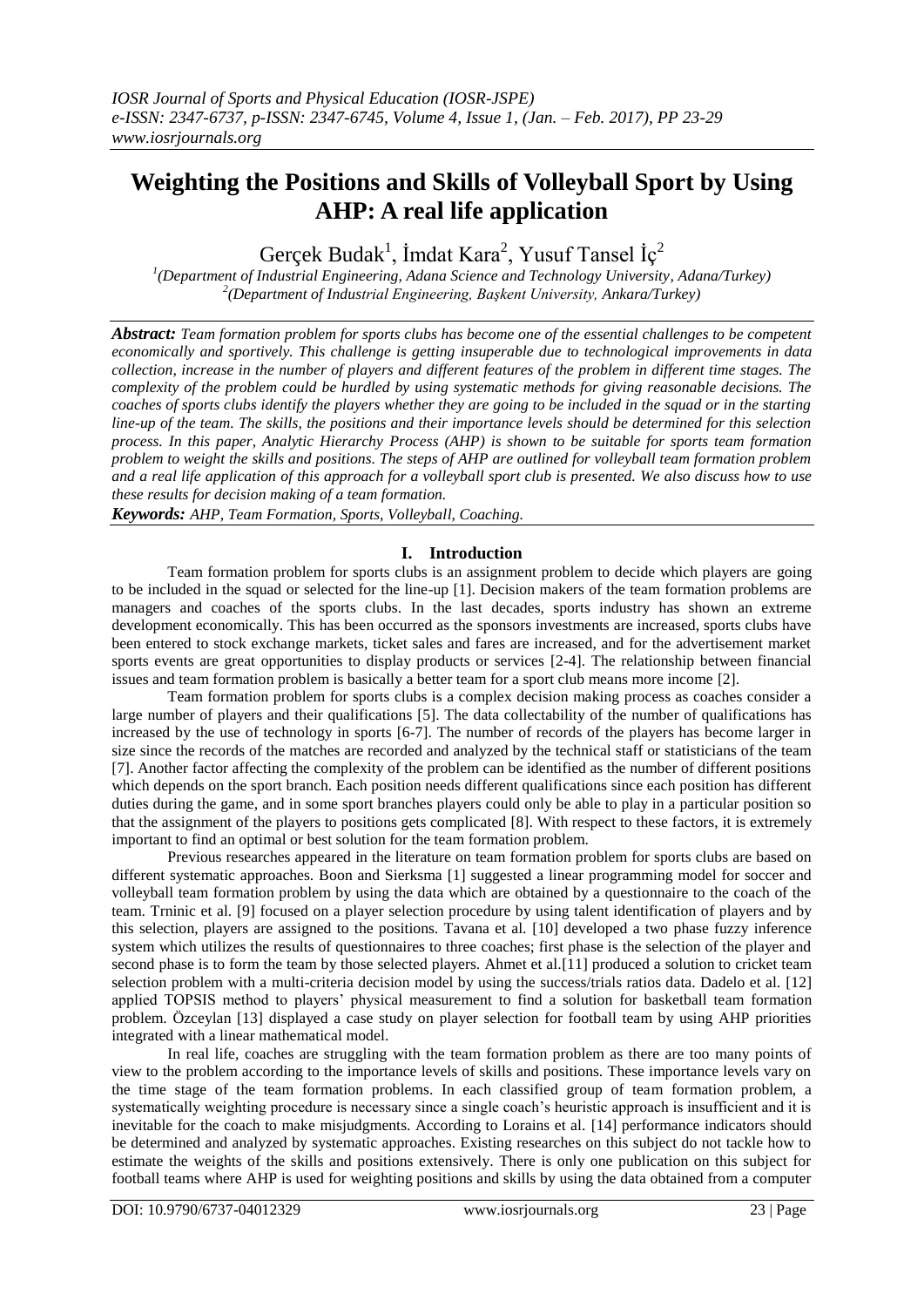game [13]. Nisel and Özdemir [15] outputs all the studies which uses AHP for sport related problems. As far as we are aware, there is no AHP application on volleyball sports with real life data. Thus, to establish a systematic way for estimation of the weights of the positions and skills for the volleyball sport is the main motivation of this research. This paper proposes a real life based AHP approach as a weighting procedure of the positions and skills for team formation problem for sports clubs and outputs the usage of these weights for player selection to the positions. This is the main contribution of this paper.The main uncontrollable variables, i.e. parameters or technical coefficients of all types of decisions for team formation problem, there is a need to find out the effects of the positions and skills for the result of the game. Those aspects of the team formation problem are discussed in Section II. In the third section, we propose AHP as a scientific tool in order to estimate the effects of positions and skills and we discuss how to use those weights for a team formation problem. We summarize the results of our approach for a real life volleyball application in this section as well. The conclusions are outlined in the last section.

# **II. Positions and Skills of a Sport**

In general, a team is a group of players who have the same goals to achieve by contributing on different responsibilities [16]. These responsibilities are execution of different skills during the game. Those executions of skills lead to a separation of positions which are the labels of each player on the field having the same duties in-play of the game [17]. In other words, the players who assigned to particular positions have specified roles which affect the result of the game directly or indirectly. In the great scheme of things, the level of performance made by players determines the result of the game since either a player's performance determine the result or it effects the other positional players. Players in each position needs to satisfy a skill level to participate according to the duty [18]. The appraising question for the team coach is: Which position and skills are relatively important to other skills and positions? Another question to be answered is: what are the importance levels of each of them? The coaches evaluate skills of the players to assign each player to a position. They generally make this decision according to past experience and knowledge of each player [5]. However, this evaluation might be misleading unless the coach can consider every player and their performance levels. This framework suggests that each skill has to have an importance level for winning the game and each position has different importance levels for a particular skill so that the coach is going to be able to identify the quantitative benchmark of each player. To sum up, coaches should weight the skills and weight the positions considering the importance of them before the team formation for winning the upcoming game. Therefore, setting these importance levels is necessary for implementing a decision making tool [10-12].

Team formation problem for sports clubs is a hierarchically structured problem with respect to effect of the skills and positions as shown below in Fig. 1 which is a general demonstration for team formation problem. Team formation for Team A requires "n" number of skills to be considered. Each skill has been executed by different number of positions. The first skill is provided by "m" number of skills as shown in the Fig. 1. Thus for each sport branch this hierarchical structure varies in terms of "n" and "m".



**Figure 1:** General Hierarchical Structure for Team Formation Problems.

According to Toyoda [19] volleyball sport has seven positional players which are middle blocker1 (MB1), middle blocker2 (MB2), setter (S), opposite player (OP), side player1 (SP1), side player2 (SP2) and libero (L) and five main skills which are blocking, attacking, serving, reception and passing. Each skill is being carried out by different positional players in different proportions. For volleyball teams Fig. 2 given below shows the hierarchy of the volleyball team formation problem.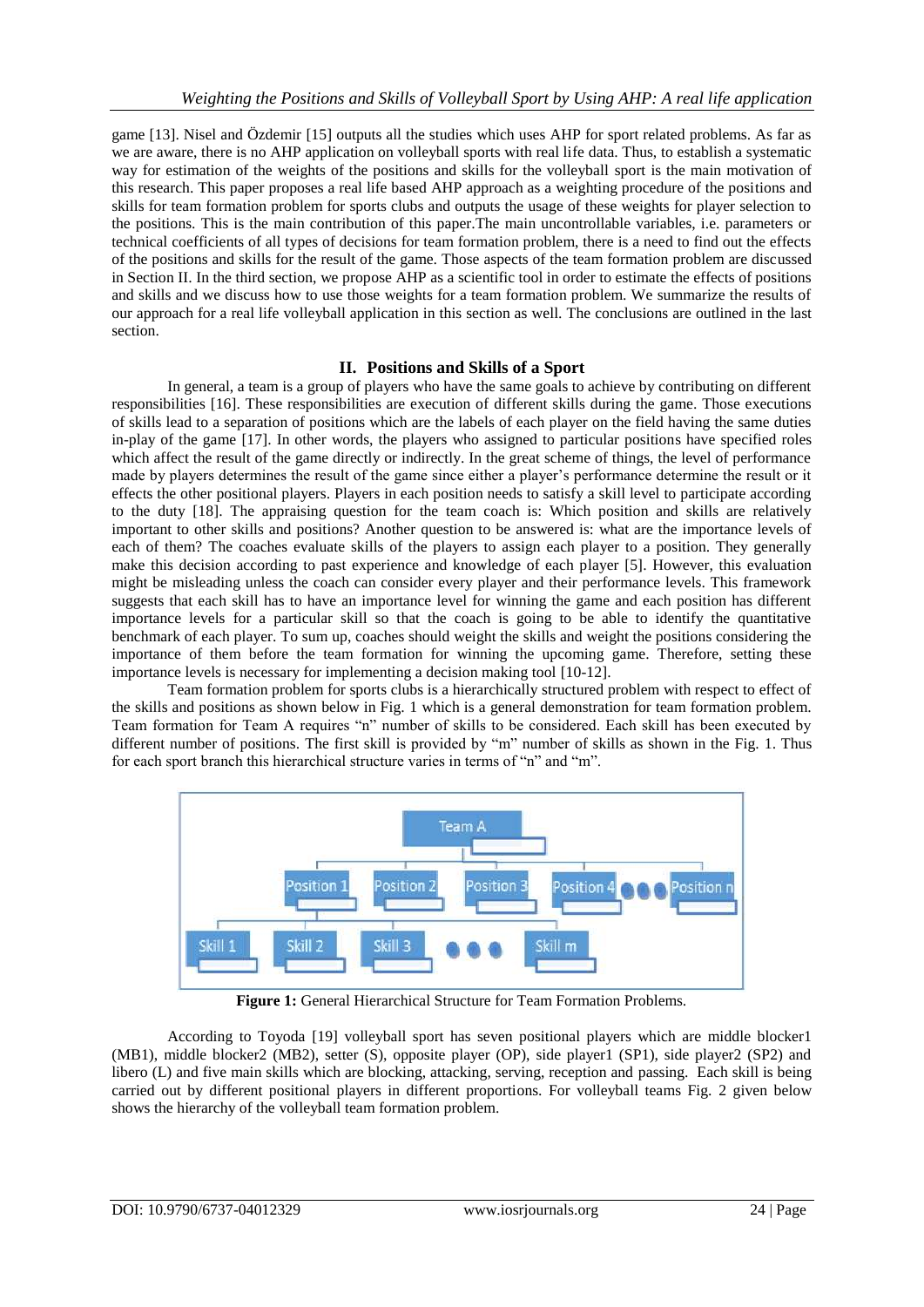

**Figure 2:** Hierarchy of the volleyball team formation problem.

In the following section, we propose to use AHP approach for estimation of the weights of the positions and skills that may be used during the decision making process of team formation.

# **III. Analytical Hierarchy Process Approach for Weighting the Positions and Skills for Volleyball Sport**

Analytical Hierarchy Process (AHP) is one of the Multi-Criteria Decision Making (MCDM) methods to weight each factors by using pair-wise comparisons [20]. In the related literature, there are many different multi criteria decision problems and applications where AHP is used for a weighting methodology. AHP is used in financial engineering problems [21], performance measurement problems [22], supply chain management problem [23] and other areas. In AHP, decision makers of hierarchical problems are being asked to compare the factors (criteria, objectives, alternatives etc.) pair-wisely which are at same level of hierarchy and the answers of each comparison evaluated according to the scale of importance level which is shown in Table 1. If the number of criteria is "k", in a matrix format which is "k×k", the comparison element i to j is going to be  $A_{ii}$  and  $A_{ii}$  is going to have the value of  $1/A_{ii}$  [20-22].

|                          | <b>Table 1:</b> Saaty s 1-9 Scale for Fall-wise Comparisons (Saaty, 2012)                  |  |  |  |  |  |  |  |  |  |
|--------------------------|--------------------------------------------------------------------------------------------|--|--|--|--|--|--|--|--|--|
| Value of importance rate | <b>Definition and Explanation</b>                                                          |  |  |  |  |  |  |  |  |  |
|                          | Important equally: Two criteria have equal contributions                                   |  |  |  |  |  |  |  |  |  |
|                          | Important moderately: One criterion important than the other weakly                        |  |  |  |  |  |  |  |  |  |
|                          | Important strongly: One criterion important than the other strongly                        |  |  |  |  |  |  |  |  |  |
|                          | Important very strongly: One criterion important than the other very strongly              |  |  |  |  |  |  |  |  |  |
|                          | Important extremely: Highest possible importance over the other criterion                  |  |  |  |  |  |  |  |  |  |
| 2, 4, 6, 8               | Intermediate values of the rate: Compromising between the two levels of importance         |  |  |  |  |  |  |  |  |  |
| definitions.             |                                                                                            |  |  |  |  |  |  |  |  |  |
| Reciprocals of above     | If criterion i has one of the above numbers assigned to it when compared with criterion i; |  |  |  |  |  |  |  |  |  |
|                          | then criterion <i>j</i> has the reciprocal value when compared with criterion <i>i</i> .   |  |  |  |  |  |  |  |  |  |

**Table 1:** Saaty's 1-9 Scale for Pair-wise Comparisons (Saaty, 2012)

AHP has been widely used in different decision making problems [22]. In sports industry AHP is only used for evaluating just player performances according to skill and ability of the football players by Sipahi and Or [24] and Özceylan [13]. Chen et al. [25] used AHP method for weighting the criteria for starting-pitcher selection and applied TOPSIS method for ranking the players. For other studies see Nisel and Özdemir [15]. As described in section II, team formation problem has a hierarchical aspect that is the necessary condition for AHP application. In addition to this, we need relative importance of the positions and skills where the AHP is a widely used scientific tool. As the coaches set the importance levels by personal judgements, these personal setting of the levels must be controlled by a method to measure the consistency. AHP methodology has a consistency checking methodology which overcomes this situation. Besides these reasons, AHP is a deductive

approach for different complexity levels which enables the decision makers to adopt their problem to different types easily. AHP is a flexible model as re-judging the comparisons can be made easily if it is necessary. Finally, AHP gives a scale for measurement for the qualitative judgements since for sport industry statistical data getting more important, there is an obvious need for quantifying those qualitative judgements [20]. Consequently, AHP is a scientific tool for weighting skills and positions for sports clubs. Such applications are conducted on football and basketball sports but there is no application on volleyball sport.

### **1) Procedure of AHP for Volleyball Sport**

This sub-section demonstrates the work flow of an AHP for volleyball sport. The steps of AHP are clearly shown in Fig. 3 which is presented below as a process chart.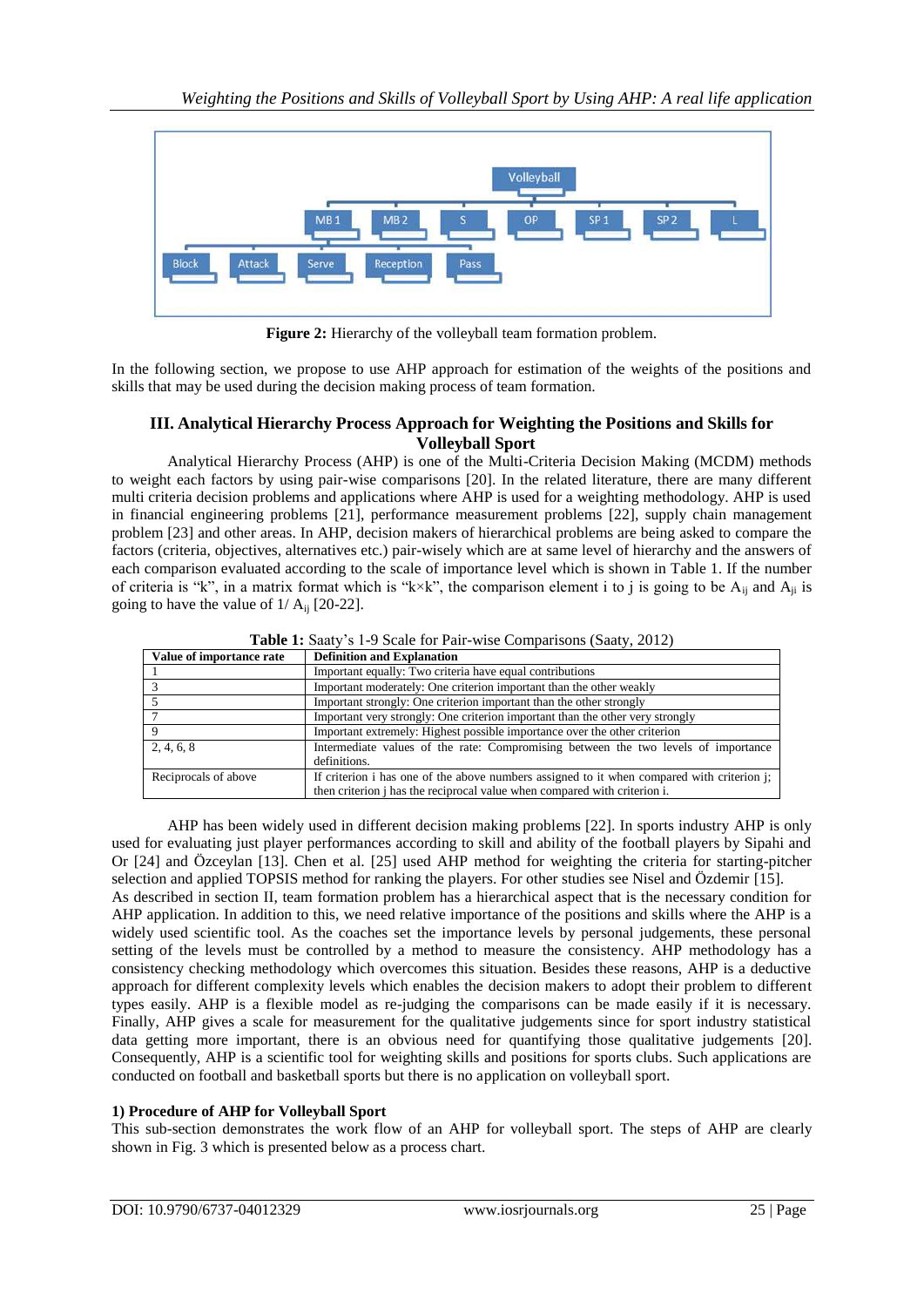

**Figure 3:** Flow chart of Analytical Hierarchy Process for Volleyball Sport

As shown in Fig. 3, the first step is to determine the volleyball sport's positions and skills. By use of this determination, a questionnaire must be prepared which includes pairwise comparison questions of positions and skill for each position. The next step that should be followed is to conduct the prepared questionnaire to the professional volleyball coaches one at a time. After completing all of the coaches, by using the consistency calculation of AHP each coach's pairwise judgements should be evaluated. The consistent weights for each criterion are processed with geometric average and therefore the weights of each position and skill are obtained.

# **2) A Real Life Volleyball Application**

The flow chart which displayed on Fig. 3 is followed appropriately. The first step in Fig. 3 is determining the positions and skills for volleyball sport. As discussed in Section II, there are 7 positions and 5 skills that shape the team and the match play of the volleyball sport. After the determination of positions and skills, the questionnaire for pair-wise comparisons of them must be constructed. This questionnaire has 6 subsections which are the pairwise comparisons of positions and pairwise comparisons of skills for each position. The middle blocker positions are taken as 1 position since it is the same position and 2 players are assigned. This situation is also valid for the side player positions. An example question in the questionnaire is shown in Appendix A. This question requires a selection between setter and libero position and identification of the strength of their relation unless these two positions are equally important.

Pairwise comparisons are applied with the formed questionnaire to 20 professional volleyball team coaches which have a coaching license given from Turkish Volleyball Federation. The participants of the questionnaires are 12 men's and 8 women's volleyball coaches.The results of pairwise comparisons for each coach are presented in Appendix B.The results shown in Appendix B is obtained by questionnaires which are conducted by one by one meeting with each coach. Each column represents the weights of positions and skills of one coach which are derived and normalized from the questionnaire results. Consistency index for the pair-wise comparisons for each coach are calculated. Consistent judgments are processed with geometric average to obtain the weights for each criterion.

As there are two groups (men's and women's), there is a need to question whether those two groups' pair-wise comparisons have the same distribution or not. In this point a non-parametric Mann Whitney U test is applied with the following hypotheses [26].

H<sub>0</sub>: There is no significant difference between men's and women's volleyball coaches' weights.

H1: There is a significant difference between men's and women's volleyball coaches' weights.

The test is applied on Minitab 14.0 and p values are given below in Table 2. As these p values are greater than 0.05, there is no evidence to reject the  $H_0$  hypothesis.

| <b>Table 2:</b> p values for Mann Whitney U Test. |       |           |       |        |       |  |  |  |  |  |  |  |
|---------------------------------------------------|-------|-----------|-------|--------|-------|--|--|--|--|--|--|--|
| <b>Parameter/Skills</b>                           | Serve | Reception | Block | Attack | Pass  |  |  |  |  |  |  |  |
| p (Asymp. Sig. 2-tailed)                          | 0.953 | 0.639     | 0.953 | 0.598  | 0.159 |  |  |  |  |  |  |  |

According to the p values shown in Table 2, men's and women's coaches can be both used at the same time to obtain the weights of positions and skills as there is no significant difference between them. So that, we may combine the data obtained from men's and women's volleyball team coaches.The geometric mean of the consistent judgments of both men's and women's coaches are calculated and given under GA column of the Appendix B. Then by normalizing the results we obtained the corresponding weights under W column of Appendix B. The importance levels of the positions are given in Table 3 and importance levels of skills are given in Table 4.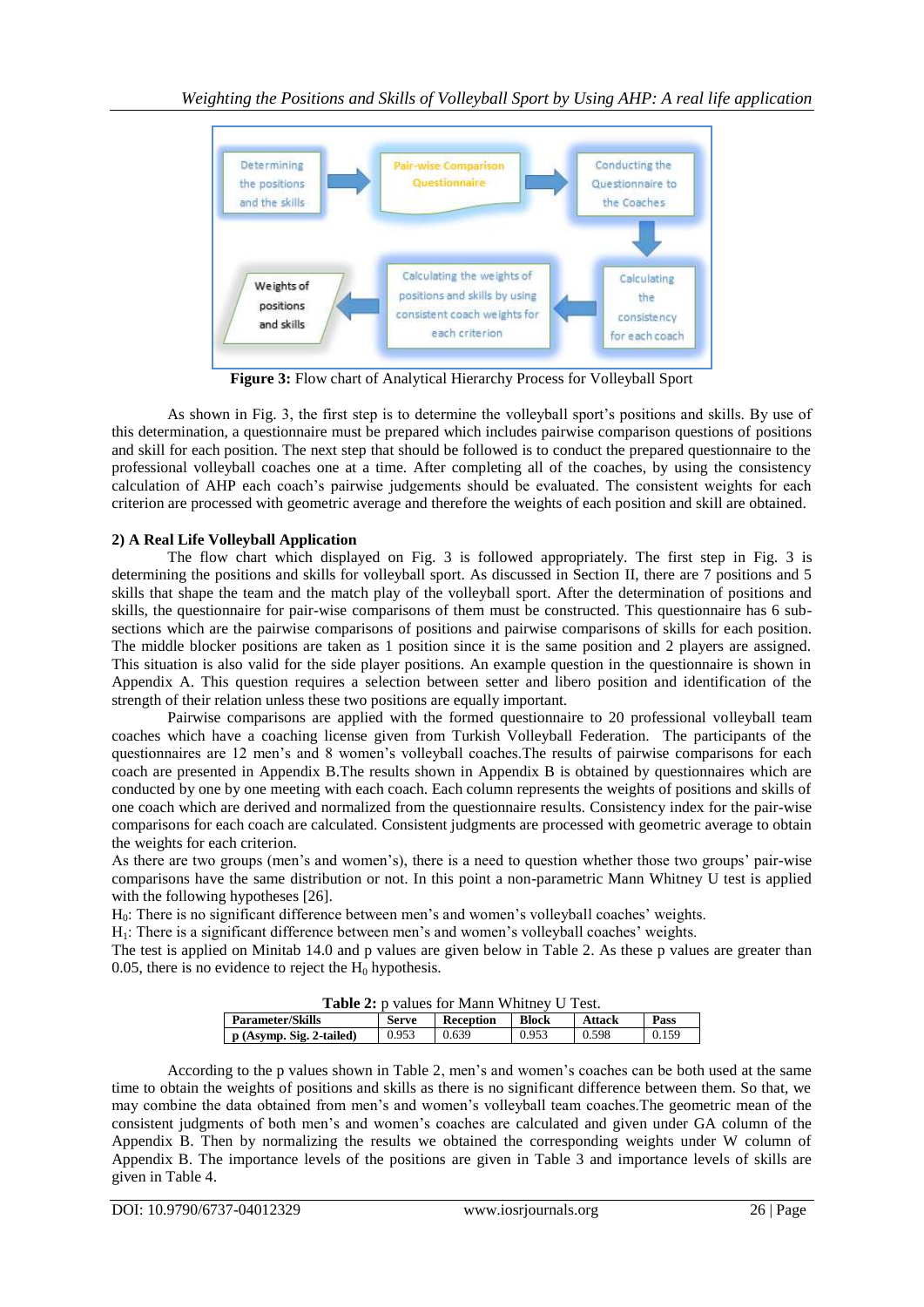| <b>Table 3:</b> Importance levels of positions |      |      |      |      |                 |                 |      |       |  |  |  |  |
|------------------------------------------------|------|------|------|------|-----------------|-----------------|------|-------|--|--|--|--|
| <b>Positions</b>                               |      |      | MB1  | MB2  | SP <sub>1</sub> | SP <sub>2</sub> |      | Total |  |  |  |  |
| Weights                                        | 0.26 | 0.07 | 0.12 | 0.12 | 0.13            | 0.13            | 0.18 | 00    |  |  |  |  |

The results of the twenty coaches output that the most important position for volleyball sport is setter. This is an expected situation as the setter is the playmaker of the volleyball sport. According to the Table 3, the player who assigned to the setter position has a higher effect on the match score compared to the other positions. It can be referred that the decision maker of the team formation problem must concern the assignment of a player to setter position more than others. The descending order of the importance levels are opposite position, side player positions, middle blocker positions and libero position.

| <b>Position/Skill</b> | S    | ≖    | MB1  | MB2      | SP <sub>1</sub> | SP2  | O    |
|-----------------------|------|------|------|----------|-----------------|------|------|
| <b>Serve</b>          | 0.21 | 0.00 | 0.27 | 0.27     | 0.21            | 0.21 | 0.27 |
| <b>Reception</b>      | 0.00 | 1.00 | 0.00 | 0.00     | 0.44            | 0.44 | 0.00 |
| <b>Block</b>          | 0.16 | 0.00 | 0.54 | 0.54     | 0.12            | 0.12 | 0.22 |
| <b>Attack</b>         | 0.00 | 0.00 | 0.18 | 0.18     | 0.22            | 0.22 | 0.51 |
| Pass                  | 0.63 | 0.00 | 0.00 | $0.00\,$ | 0.00            | 0.00 | 0.00 |
| <b>Total</b>          | .00  | .00. | .00  | 1.00     | 00.1            | .00  | 1.00 |

**Table 4:** Importance levels of skills for each position

The results shown in Table 4 harmonize with Toyoda [19]'s expectations such as the most important skill for setter is pass, for libero and side players is reception, for middle blockers is blocking and for opposite player is attacking. Team coach should refer to the importance levels of the skills for each position's player assignment.Importance levels of positions in matrix form is dimensioned as 1x7 and called as P matrix. Importance levels of skills for each position in matrix form is dimensioned as 7x5 and called as PS matrix. By using Table 3 and Table 4 as matrices, the matrix multiplication of them gives the importance levels of skills. Therefore, the importance level of skills in matrix form is dimensioned 1x5 and called as S. The mathematical transection can be shown as  $S = P_{[1x7]}$  x  $PS_{[7x5]}$ . This multiplication is applied and the results are given below in Table 5.

**Table 5:** Weights of Skills

| <b>Table 5:</b> Weights of Skills |                                             |  |       |        |       |  |  |  |  |  |  |
|-----------------------------------|---------------------------------------------|--|-------|--------|-------|--|--|--|--|--|--|
| Skills                            | <b>Reception</b><br>Serve<br>0.220<br>0.184 |  | Block | Attack | Pass  |  |  |  |  |  |  |
| Weights                           |                                             |  | 0.240 | 0.192  | 0.164 |  |  |  |  |  |  |
|                                   |                                             |  |       |        |       |  |  |  |  |  |  |

As shown in Table 5, the most important skill is blocking. The multiplication results can be interpreted as a team with a great blocking and serving skills approximately overwhelms the half of the game to win the match. The skills can be lined up as blocking, serving, attacking, receiving and passing in descending order.

### **3) How to Use the AHP Results?**

The fundamental question of the team formation problem is to answer which players are going to be included in the team. Obviously, there is a need of benchmarking the players according to their skill levels. As AHP supplies weights of positions and skills for team formation problem by the shown steps at section III.1, the coaches need a decision making methodology to use the obtained weights. The selection of the players may be done by ranking the players according their skill levels. To establish this, the coaches should forecast the players' future performance dependent on each skill or position to operate a decision making methodology. This forecast can be made based on the past performances, anthropometric measurements, assessments of the coach and etc. [10,12]. By this estimation of "m" number of skills for "k" number of players, m×k sized matrix can be formed. By using the weights of each skill which  $k \times 1$  sized in matrix form, the matrix multiplication is going to give the effect of each player to the result of the game. Then, sorting these players in descending order and assign the players from the highest rank according to the needed position will supply the formed team. Applying this method reduces the complexity of the problem and gives systematical formed team.

More general sense, those weights obtained at the end of the AHP approach may be used as main parameters of decision models developed for team formation problems.

### **IV. Conclusion**

The common requirement for finding a solution to the team formation problem is identifying the importance levels of skills and positions. This research simplifies the player selection process for the volleyball team coaches as the AHP results supply the weights to benchmark the players. These weights make it easier to the coach for benchmarking the players' performances by applying a decision making tool.Team formation problem is structured hierarchically and AHP method is applied for scaling because of its advantages that this technique brings such as easiness of inference, deduction, consistency checking and re-judgement.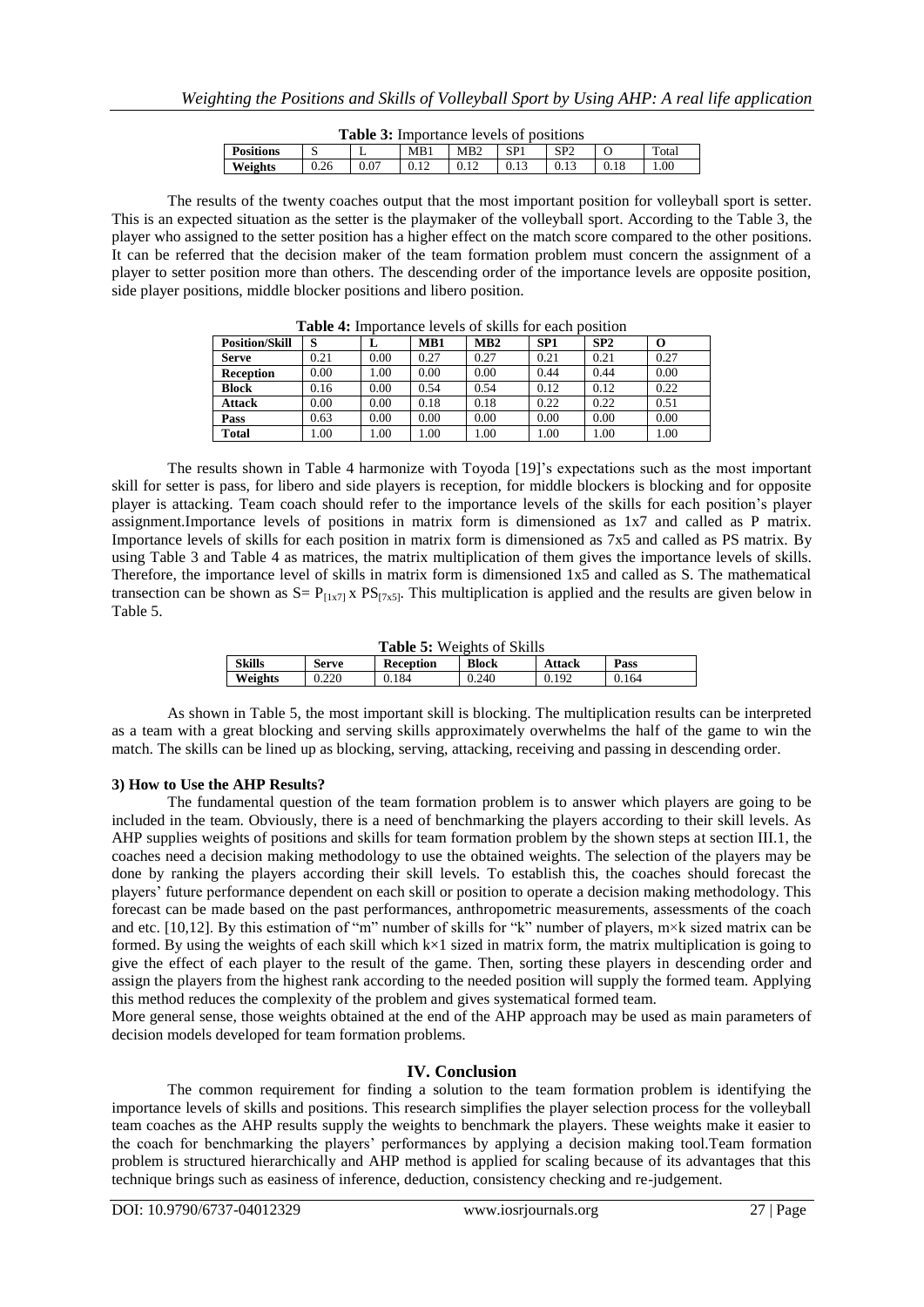To sum up, this research presents AHP method for the team formation problem and application of AHP is executed to volleyball team's weighting of the skills and positions. The results of AHP can be used as an input to the decision models for team formation problem. Such approaches as a further research are under construction.

### **References**

- [1] B.H. Boon, and G. Sierksma, Team formation: Matching quality supply and quality demand, *European Journal of Operational Research, 148(2),* 2003, 277-292.
- [2] S. Rosner, and K.L. Shropshire, *The Business of Sports* (Jones & Bartlett Learning: 2004)
- [3] C. Gratton, S. Shibli, and R. Coleman, Sport and economic regeneration in cities, *Urban studies, 42(5-6),* 2005, 985-999.
- [4] C.A. Caro, College football success: The relationship between recruiting and winning, *International Journal of Sports Science & Coaching, 7(1),* 2012, 139-152.
- [5] C. Cushion, Modelling the complexity of the coaching process, *International Journal of Sports Science & Coaching, 2(4),* 2007, 395-401.
- [6] D.G. Liebermann, L. Katz, M.D. Hughes, R.M. Bartlett, J. McClements, and I.M. Franks, Advances in the application of information technology to sport performance, *Journal of sports sciences, 20(10),* 2002, 755-769.
- [7] B.D. Wilson, Development in video technology for coaching, *Sports Technology, 1(1),* 2008, 34–40.
- [8] V.D. Salvo, R. Baron, H. Tschan, M.F.J. Calderon, N. Bachl, and F. Pigozzi, Performance Characteristics According to Playing Position in Elite Soccer, *International Journal of Sports Medicine, 28,* 2007, 222 – 227.
- [9] S. Trninić, V. Papić, V. Trninić, and D. Vukičević, Player selection procedures in team sports games, *Acta Kinesiologica, 2(1),* 2008, 24-28.
- [10] M. Tavana, F. Azizi, F. Azizi, and M. Behzadian, A fuzzy inference system with application to player selection and team formation in multi-player sports, *Sport Management Review, 16(1),* 2013, 97-110.
- [11] F. Ahmed, K. Deb, and A. Jindal, Multi-objective optimization and decision making approaches to cricket team selection, *Applied Soft Computing, 13(1),* 2013, 402-414.
- [12] S. Dadelo, Z. Turskis, E.K. Zavadskas, and R. Dadeliene, Multi-criteria assessment and ranking system of sport team formation based on objective-measured values of criteria set, *Expert Systems with Applications, 41(14),* 2014, 6106-6113.
- [13] E. Ozceylan, A mathematical model using AHP priorities for soccer player selection: a case study, *South African Journal of Industrial Engineering, 27(2),* 2016, 190-205.
- [14] M. Lorains, K. Ball, and C. MacMahon, Performance analysis for decision making in team sports, *International Journal of Performance Analysis in Sport, 13(1),* 2013, 110-119.
- [15] S. Nisel, and M. Özdemir, Analytic Hierarchy Process & Analytic Network Process in Sport: A Comprehensive Literature Review, *International Journal of Analytic Hierarchy Process, 3*, 2016, 405-429.
- [16] J.R. Katzenbach, and D.K. Smith, *The wisdom of team* (Harvard Business School Press, Boston: 1993).
- [17] P.T. Nikolaidis, Physical fitness in female soccer players by player position: a focus on anaerobic power, *Human Movement, 15(2),* 2014, 74-79.
- [18] C. Sullivan, J.C. Bilsborough, M. Cianciosi, J. Hocking, J. Cordy and A.J. Coutts, Match score affects activity profile and skill performance in professional Australian Football players, *Journal of Science and Medicine in Sport, 17(3),* 2014, 326-331.
- [19] H. Toyoda, *Coaches Manual I: ChapterV -Volleyball for beginners* (Fédération Internationale de Volleyball:2011).
- [20] T.L. Saaty, *Decision Making for leaders: The analytic hierarchy process for decisions in a complex world* (RWS Publications, Pittsburgh: 2012).
- [21] M. Yurdakul, and Y.T. İç, AHP approach in the credit evaluation of the manufacturing firms in Turkey, *International journal of production economics, 88(3),* 2004, 269-289.
- [22] E.W. Cheng, and H. Li, Analytic hierarchy process: an approach to determine measures for business performance, *Measuring Business Excellence, 5(3),* 2001, 30-37.
- [23] C.L. Tramarico, V.A.P. Salomon, and F.A.S. Marins, Analytic hierarchy process and supply chain management: A bibliometric study, *Procedia Computer Science, 55,* 2015, 441-450.
- [24] S. Sipahi, and E. Or, Evaluating the Success in Football According to Ability and Skills Using Analytic Hierarchy Process (AHP), *İstanbul University Business Management Faculty Business Economy Institution Journal, 16(50),* 2005, 53-65 [In Turkish].
- [25] C.C. Chen, Y.T. Lee, and C.M. Tsai, Professional baseball team starting pitcher selection using AHP and TOPSIS methods, *International Journal of Performance Analysis in Sport, 14(2),* 2014, 545-563.
- [26] H.B. Mann, and D.R. Whitney, On a test of whether one of two random variables is stochastically larger than the other, *The annals of mathematical statistics*, 1947, 50-60.

#### **Appendix A:** Example Question from the Questionnaire

Section 1

- Q1) Choose the most important position between setter and libero.
- a) Setter b)Libero c)Equally Important
- Identify the importance level between them unless those positions are important equally.

i) Important moderately ii) Important strongly iii) Important very strongly iv) Important extremely